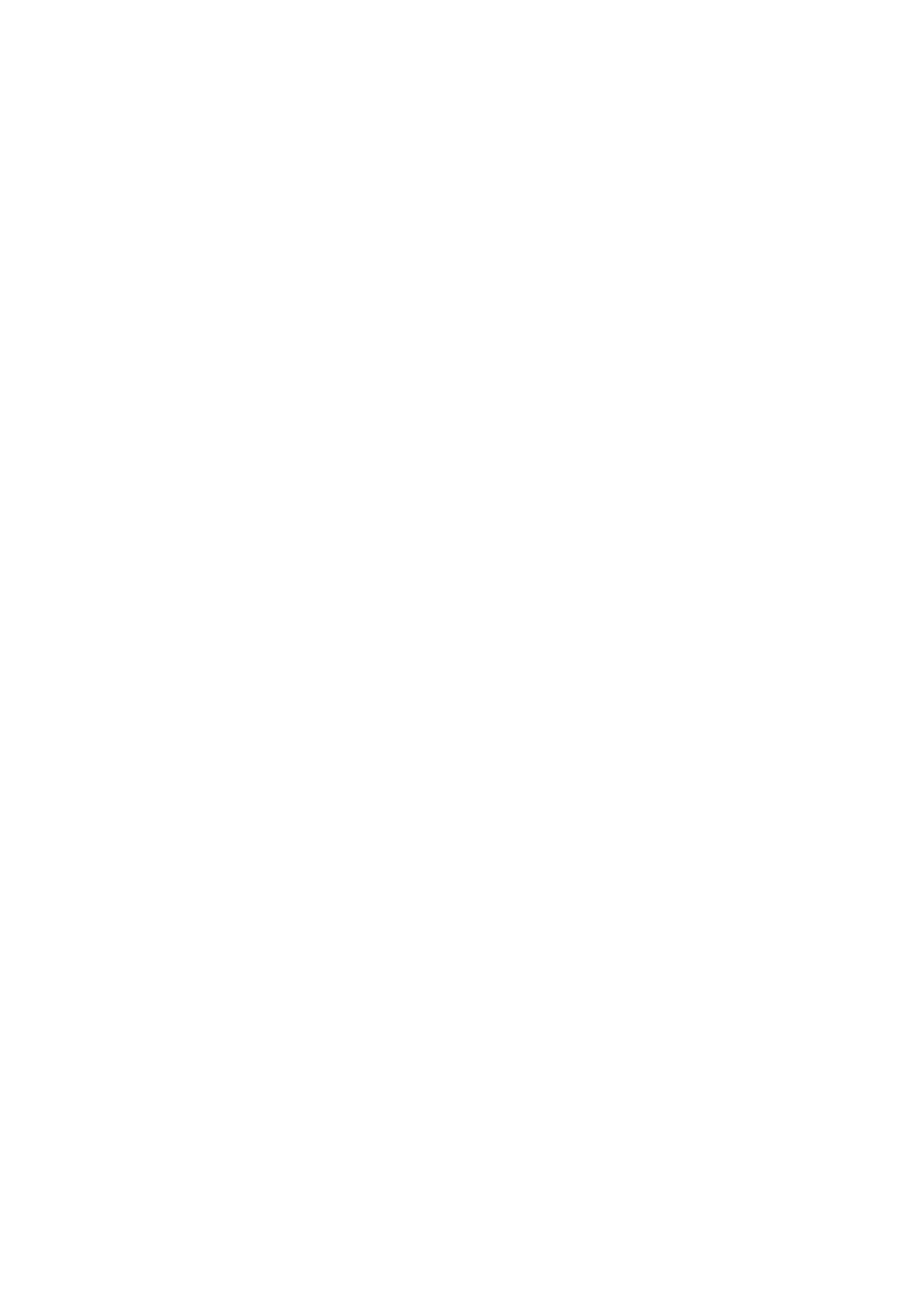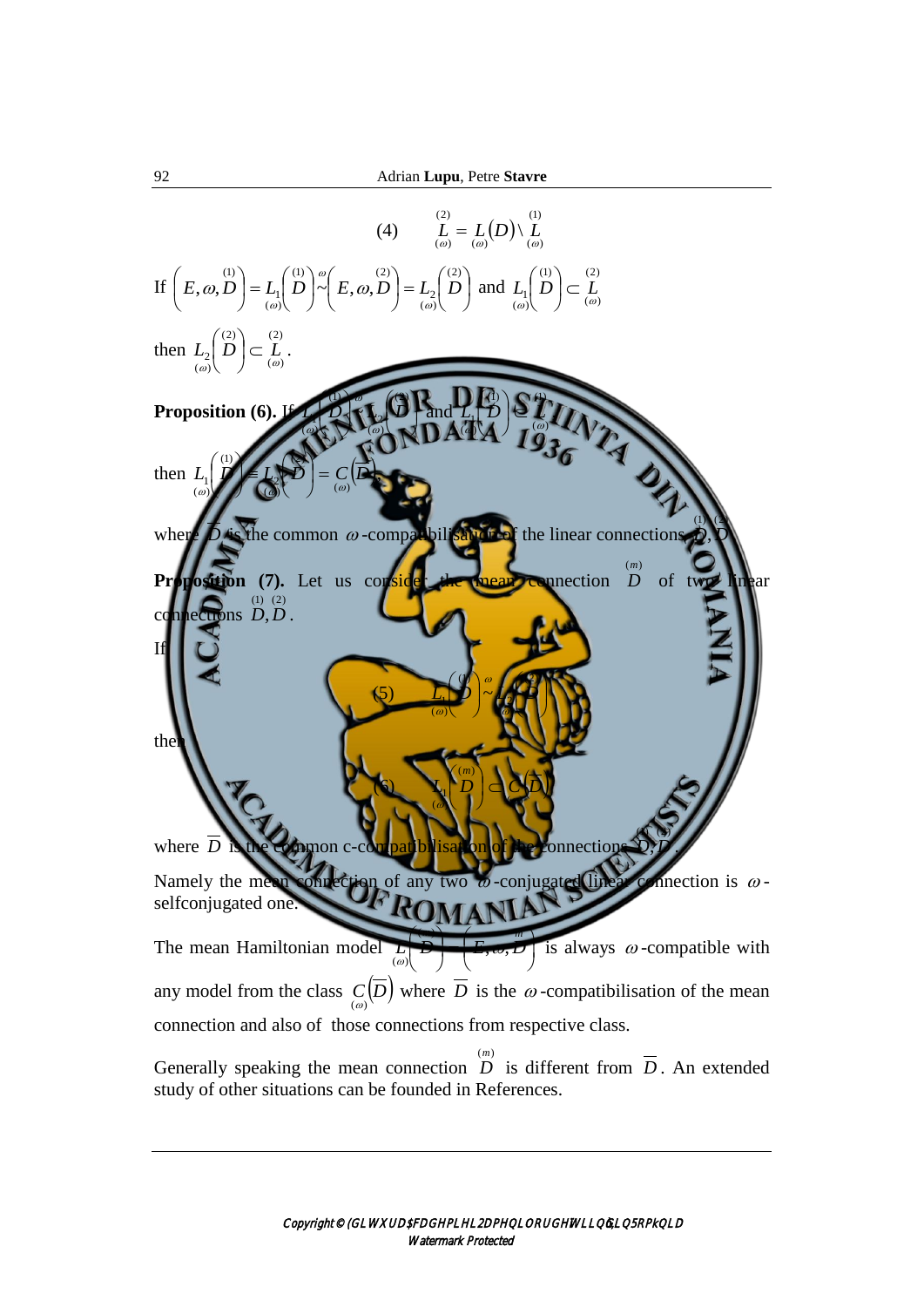As a summary we have:

**Proposition (8).** The set of the Hamiltonian models admits the partition:

(7) 
$$
L = L \cup L; L \cap L = \Phi
$$

$$
\sum_{(a)} \sum_{(a)} \sum_{(a)} \sum_{(b)} \sum_{(b)} \sum_{(c)} \sum_{(d)} \sum_{(d)} \sum_{(e)} \sum_{(b)} \sum_{(b)} \sum_{(c)} \sum_{(d)} \sum_{(b)} \sum_{(c)} \sum_{(d)} \sum_{(b)} \sum_{(b)} \sum_{(c)} \sum_{(d)} \sum_{(b)} \sum_{(c)} \sum_{(d)} \sum_{(b)} \sum_{(c)} \sum_{(d)} \sum_{(b)} \sum_{(c)} \sum_{(d)} \sum_{(d)} \sum_{(b)} \sum_{(b)} \sum_{(c)} \sum_{(d)} \sum_{(b)} \sum_{(c)} \sum_{(d)} \sum_{(b)} \sum_{(b)} \sum_{(c)} \sum_{(d)} \sum_{(d)} \sum_{(b)} \sum_{(c)} \sum_{(d)} \sum_{(d)} \sum_{(e)} \sum_{(b)} \sum_{(b)} \sum_{(b)} \sum_{(c)} \sum_{(d)} \sum_{(d)} \sum_{(b)} \sum_{(b)} \sum_{(c)} \sum_{(d)} \sum_{(d)} \sum_{(b)} \sum_{(b)} \sum_{(c)} \sum_{(d)} \sum_{(b)} \sum_{(d)} \sum_{(b)} \sum_{(b)} \sum_{(b)} \sum_{(c)} \sum_{(d)} \sum_{(d)} \sum_{(b)} \sum_{(c)} \sum_{(d)} \sum_{(d)} \sum_{(d)} \sum_{(d)} \sum_{(d)} \sum_{(d)} \sum_{(e)} \sum_{(e)} \sum_{(b)} \sum_{(d)} \sum_{(b)} \sum_{(b)} \sum_{(b)} \sum_{(d)} \sum_{(b)} \sum_{(b)} \sum_{(b)} \sum_{(c)} \sum_{(d)} \sum_{(b)} \sum_{(d)} \sum_{(b)} \sum_{(c)} \sum_{(d)} \sum_{(b)} \sum_{(c)} \sum_{(d)} \sum_{(d)} \sum_{(b)} \sum_{(d)} \sum_{(d)} \sum_{(b)} \sum_{(b)} \sum_{(d)} \sum_{(b)} \sum_{(d)} \sum_{(b)} \sum_{(d)} \sum_{(b)} \sum_{(d)} \sum_{(b)} \sum_{(d)} \sum_{(b)} \sum_{(d)} \sum_{(b)} \sum_{(d)} \sum_{(b)} \sum_{(d)} \sum_{(b)} \sum_{(b)} \sum_{
$$

where  $\overline{L}^{(1)}$  $L$  admits the partition in equivalence classes (2) (3).

Therefore we have a criterion to compare two Hamiltonian models , given by Proposition (8).

This criterion is a natural one and a very general one because it is related only with the conservation of the  $\omega$ -conjugation of the directions at the natural parallel transport with respect to these two linear connections.

Some applications of these results to the cases of the tangent bundle TM and cotangent bundle  $T^*M$  will guide us to new results in the Hamiltonian theory.

Starting from the general theory which was elaborated by the second author the first author obtain for the natural structure  $\omega$  on the almost hermitian model of a Generalized Lagrange Space  $\left[3\right]$  a concrete form of the  $\omega$ -conjugation and also give simple expressions of the relations between the tensorial d-components of the

curvature tensors defined by  $\overrightarrow{D}$ ,  $\overrightarrow{D}$ , if  $\overrightarrow{D}$ ,  $\overrightarrow{D}$  are normal linear d-connections on  $E = TM$ .

Using these results and the above classification we will obtain new results in the Hamiltonian mechanical systems theory.

We are working on this. The relation between the pseudo-Riemannian conjugations [6] and the  $\omega$ -conjugations in the cases TM and  $T^*M$  is also studied by the authors.

We will highlight the relations between the relativistic models and the Hamiltonian models

A very important problem is to obtain the linear connection transformations (2)  $(2)$ 2 (1)  $(1)$  $\tau_1: D \to D; \tau_2: D \to D$  which preserve the  $\omega$ -compatibility criterion of the Hamiltonian models.

General curvature invariants will corresponds to these transformations.

The authors are working on this and they will present these results into a future paper.